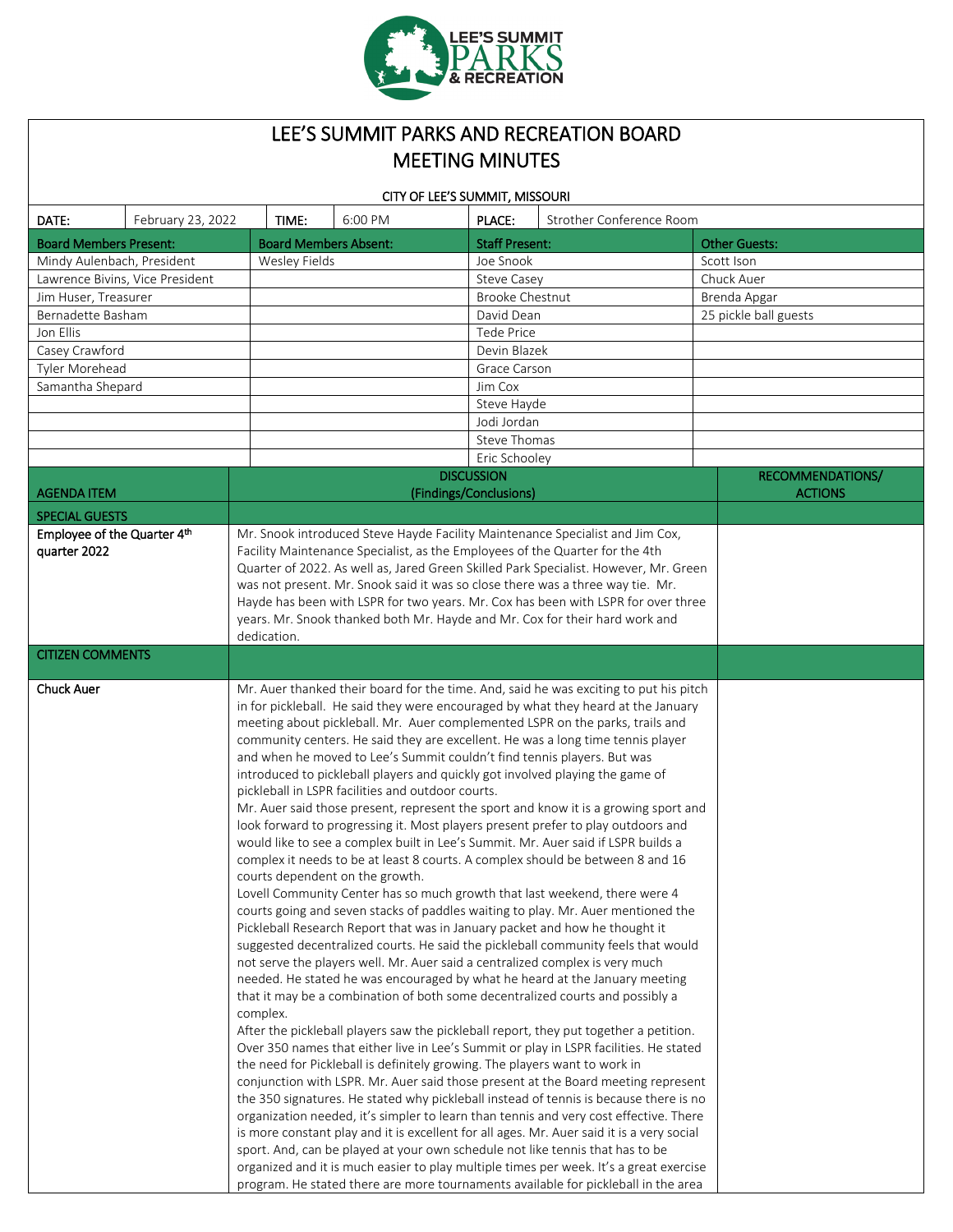

than tennis. Pickleball directs you to either age group or skill level when playing in tournaments. Mr. Auer said one central location would be better, lower construction cost, a good social setting and would provide outdoor access to those who work and go to school. Those people would have access to play all the time. It's a good community feel and would be easy to find. LSPR could host tournament and leagues and training sessions. Lots of people are interested in pickleball and training. The complex could be used in conjunction with the Harris summer camp program. It would also provide great opportunities in the summer when it's hot and could be used in the morning hours and early evening. With limited outdoor courts, that's not happening right now. Great access for us, no supervision is needed. Pickeball has grown over 30%. Mr. Auer said he played in a tournament in December with 2,ooo + players. An outdoor complex would provide a good outdoor tennis surface which is what pickleball players prefer. He said he knows a complex would get greater use than small little areas. Mr. Auer stated players don't want to go to a 2 or 3 court facility and ask others for their turn. If there was a big venue, we know how to stack paddles and wait for our turn. Mr. Auer showed a photo of a paddle rack at a large complex in Lenexa. He said they have 8 courts and could have 32 people playing and 50-70 showing up to play pickleball with no supervision necessary. Adults and working class has opportunity to play in the evenings and on weekends at the Lenexa complex. Mr. Auer provided a list of the outdoor complexes in the area along with amenities. He showed a picture of Kearney which has population of 10,000 and going to build a 12 court outdoor facility with lights. He said they currently have three and will increase it to 12 courts. Mr. Auer said Lee's Summit has 97,000 people and we have three lighted courts most of the year and four outdoor courts with no lights. He stated he wasn't sure where the funding is for pickleball, but if there was a choice between decentralized and a complex, he feels a pickleball complex would serve everyone. A decentralized location will only serve a few. He said, he thinks there is a field house coming when land can be found. And his hope with the fieldhouse that there could be a pickleball complex right next door. Add lighting, parking would be there and restroom access. He said he heard at the last board meeting if the funding was there that would be terrific. In packet, Mr. Auer provided a diagram of a 12 or 16 court facility. He said in the packet last month, staff had a drawing for an 8 court facility but what he presented is larger. He stated, Lee's Summit is a great place to live and we just want to make it a little better. And a pickleball complex would help. He said Legacy with all the ballfields and Summit Waves are excellent complexes too and a pickleball complex would make it even better. Brenda Apgar addressed the board. Ms. Apgar stated, she was there to speak on behalf of the younger people who work and have kids. She said, right now over 50% of the population of Lee's Summit are not able to play pickleball. Ms. Apgar said in the 8 years she has been playing, most opportunities are geared towards the retirees and those not working. All the facilities have mainly morning play. And, two nights of evening play at Lovell which is great. But it's packed. She said we prefer to play outdoor. And when playing indoor it is determined by the facility and not necessarily by the players. She stated if LSPR builds outdoor courts with no lights it still doesn't fix the problem of playing at night after dark. Ms. Apgar stated if there was a complex with lights, every person regardless of age and working status would have the potential to play daytime and nighttime. She said more courts scattered around without lights doesn't help that. People don't want to drive and go to two courts and hope they can get on and play. Ms. Apgar said, at a complex with lights you can always rotate around a court and be able to play. She stated there are so many benefits of a complex not many if building decentralized courts. Ms. Apgar said if LSPR wants to truly give everyone a chance to play more pickleball then you need to build a large complex with lights. She said, when LSPR built the courts at Upper Banner that was the first dedicated pickleball complex in the metro area and everyone went there to play. Ms. Apgar said now we are way behind in what they have done all around the city. She stated Kearney is getting 12 courts outside with lights. Ms. Apgar said that's really what she wants to push, is for those that can't play in the day time to be able to play at night. She said with lights they could play everyday of the year if they want to.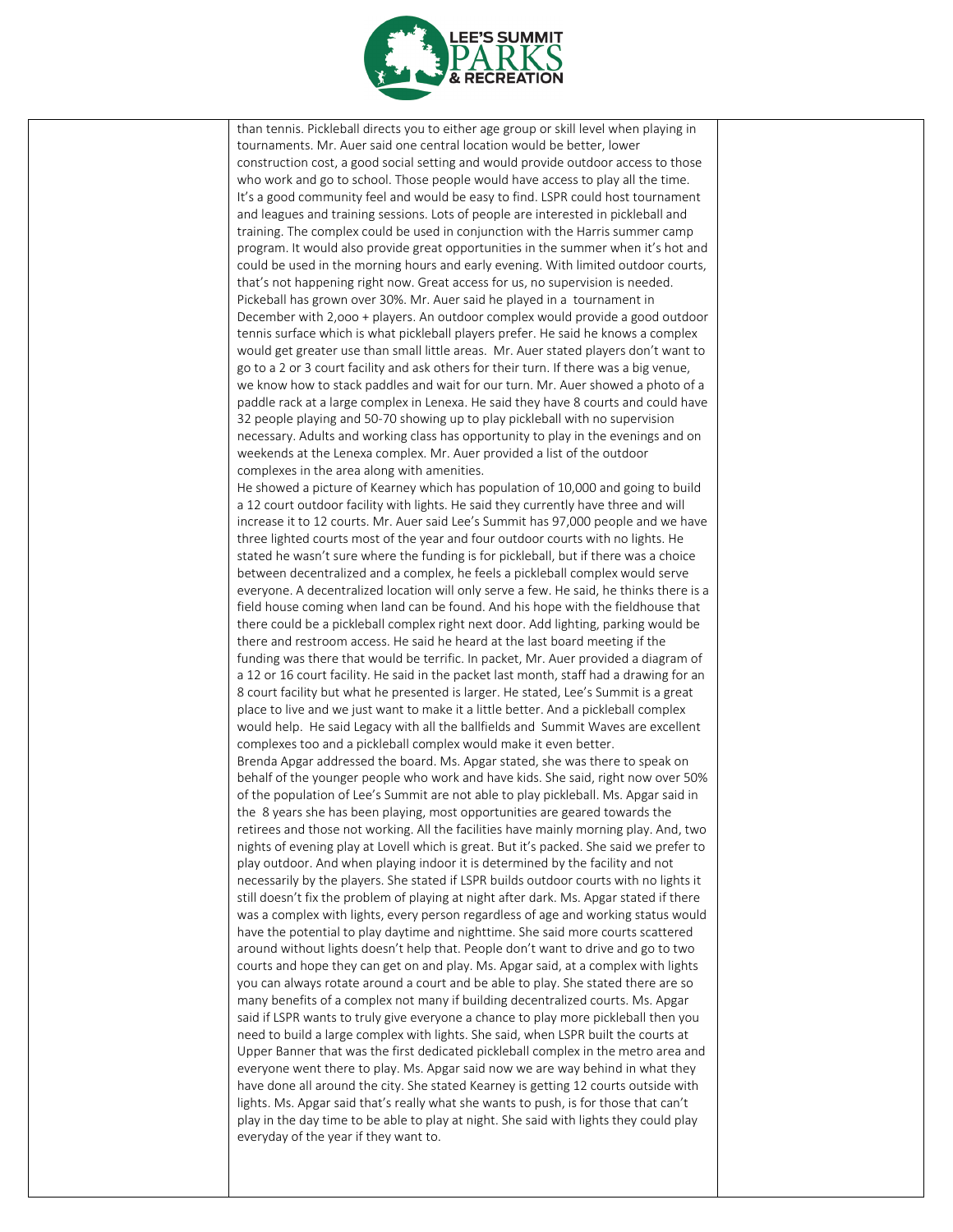

|                   | Ms. Carson presented a PowerPoint highlighting the end of activity report for                                                                                             |  |
|-------------------|---------------------------------------------------------------------------------------------------------------------------------------------------------------------------|--|
|                   | Summit Waves 2021 season. The full report was included in the January 26, 2022                                                                                            |  |
|                   | Park Board Packet. The presentation highlighted current season memberships,                                                                                               |  |
|                   | revenue and expense numbers and feedback received from patron surveys. Ms.                                                                                                |  |
|                   | Carson stated a lot of things have changed since covid restrictions had changed.                                                                                          |  |
| Summit Waves FY21 | Swim lessons and private parties (after rentals) were brought back this season. A                                                                                         |  |
| Presentation      | chart breakdown of the patron numbers from season passes was shown. The park                                                                                              |  |
|                   | board was able to see the drastic change from 2020 and 2019 with the addition of                                                                                          |  |
|                   | the wave pool. Ms. Carson also stated staff brought back the dive in movie,<br>numbers were slightly lower for that due to a chilly evening. In mid June there was        |  |
|                   | a capacity limit for single visit sales.                                                                                                                                  |  |
|                   | For the entire season, there were 37 hours lost of open swim time due to inclement                                                                                        |  |
|                   | weather, rain or colder temperatures.                                                                                                                                     |  |
|                   | Ms. Carson shared a breakdown of the financials and fees charged. She stated it far                                                                                       |  |
|                   | exceeded expectations of what was budget and actual numbers. The wave pool had                                                                                            |  |
|                   | a large impact as well as many other metro pools were closed. Food and beverage                                                                                           |  |
|                   | operations actuals are higher than the budget. Ms. Carson said with large amount                                                                                          |  |
|                   | of crowds, there was an increase in staffing and unforeseen maintenance issues in                                                                                         |  |
|                   | the concession areas as well.                                                                                                                                             |  |
|                   | Ms. Carson reviewed the comments and stated 5 additional shade structures will be<br>installed this summer. And, single visit sales will be limited to online only at the |  |
|                   | beginning of the season. Then staff will evaluate to see how that process is going.                                                                                       |  |
|                   |                                                                                                                                                                           |  |
|                   | Mr. Crawford asked how staffing has been? Ms. Carson stated it was a tremendous                                                                                           |  |
|                   | advantage that Summit Waves opened during covid in 2020. She said a lot of other                                                                                          |  |
|                   | pools did not. She credited the ease of hiring to lots of word of mouth, siblings,                                                                                        |  |
|                   | friends from the various high schools.                                                                                                                                    |  |
|                   | Mr. Ellis asked if there will be another increase to single visits and season passes                                                                                      |  |
|                   | this year? Ms. Carson stated yes that both single visit and season passes will                                                                                            |  |
|                   | increase this season.                                                                                                                                                     |  |
|                   | Mr. Ellis asked Ms. Carson to reiterate how the concession was handled this past                                                                                          |  |
|                   | season. Ms. Carson said staff tried to offer hot food, issues were with the timeliness                                                                                    |  |
|                   | of it and preparing it. Hot foods were not offered in 2020 and so this season that                                                                                        |  |
|                   | was the number one item patrons wanted at the concession.                                                                                                                 |  |
|                   | Ms. Carson stated there have been ideas for a roaming cart where smaller hot food<br>items can be put on that and cart it around to see if that helps with the concession |  |
|                   | lines. Staff is also looking at updated signage to rethink the concession lines. Mr.                                                                                      |  |
|                   | Snook said staff is also looking at a package that would allow food trucks to come in                                                                                     |  |
|                   | and park by wave pool and help elevate some of the issues.                                                                                                                |  |
|                   | Mr. Snook stated almost 100,000 people come through Summit Waves over the                                                                                                 |  |
|                   | 100 days of operation. Mr. Snook said the facility is limited to the volume that can                                                                                      |  |
|                   | be done. Mr. Snook stated the challenge is that Summit Waves is not a fast food                                                                                           |  |
|                   | establishment. Mr. Snook said the food truck and roaming cart should elevate some                                                                                         |  |
|                   | of the lines.                                                                                                                                                             |  |
|                   | Mr. Ellis stated he liked the idea of food trucks.<br>Mr. Huser said the concession design is not designed for a line. It's not built for the                             |  |
|                   | volume that Summit Waves is putting through there. He also said he observed a lot                                                                                         |  |
|                   | of people around the wave pool having coolers.                                                                                                                            |  |
|                   | Mr. Snook said a lot of people bring in coolers, because that is allowed. Even with                                                                                       |  |
|                   | allowing coolers, there is still great success from the concession operations. Mr.                                                                                        |  |
|                   | Snook said what we do we do well but it will be slow at times.                                                                                                            |  |
|                   | Mr. Ellis said the food truck idea should be done as a test.                                                                                                              |  |
|                   | Mr. Snook said the area by the wave pool was designed for food trucks, equipped                                                                                           |  |
|                   | with power.                                                                                                                                                               |  |
|                   | Mr. Crawford asked if there is any benefit to considering a contact for concession<br>operations by a third party who may have more experience for quick foods.           |  |
|                   | Mr. Snook stated staff has looked at that in the past. Mr. Dean said that was                                                                                             |  |
|                   | preliminarily done when Summit Waves first opened. He said there has been no                                                                                              |  |
|                   | interest from vendors at that time.                                                                                                                                       |  |
|                   | Mr. Huser stated baseball and football outsource their operations and it's a tough                                                                                        |  |
|                   | market to be in.                                                                                                                                                          |  |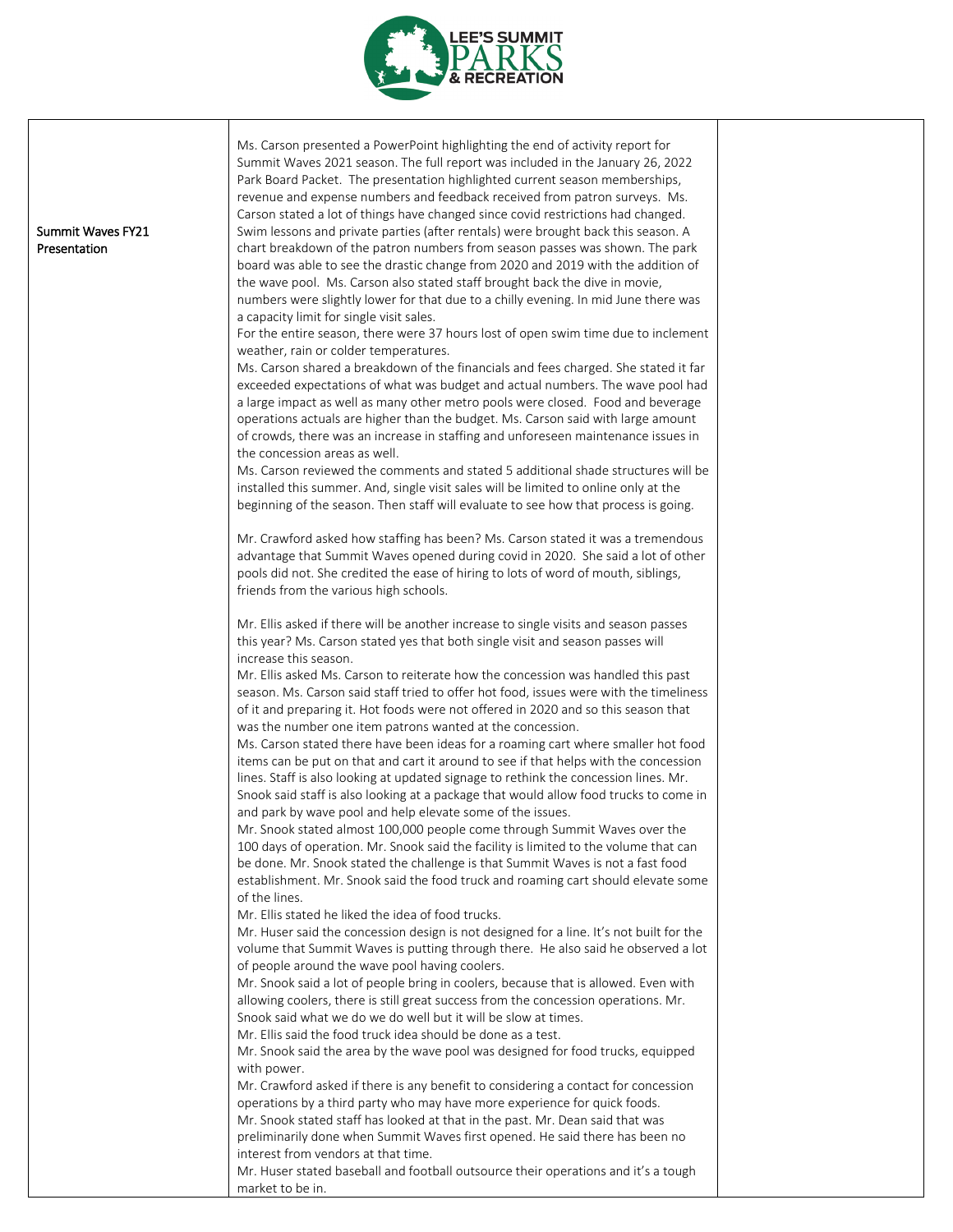

|                                                                                         | Mr. Ellis suggested staff reach out to the vendor who took over the food operations<br>at Unity Village to get information.                                                                                                                                                                                                                                                                                                                                                                                                                                                                                                                                                                                                                                                                                                                                                                                          |                                                                                                                                                                                              |
|-----------------------------------------------------------------------------------------|----------------------------------------------------------------------------------------------------------------------------------------------------------------------------------------------------------------------------------------------------------------------------------------------------------------------------------------------------------------------------------------------------------------------------------------------------------------------------------------------------------------------------------------------------------------------------------------------------------------------------------------------------------------------------------------------------------------------------------------------------------------------------------------------------------------------------------------------------------------------------------------------------------------------|----------------------------------------------------------------------------------------------------------------------------------------------------------------------------------------------|
|                                                                                         |                                                                                                                                                                                                                                                                                                                                                                                                                                                                                                                                                                                                                                                                                                                                                                                                                                                                                                                      |                                                                                                                                                                                              |
|                                                                                         |                                                                                                                                                                                                                                                                                                                                                                                                                                                                                                                                                                                                                                                                                                                                                                                                                                                                                                                      |                                                                                                                                                                                              |
|                                                                                         |                                                                                                                                                                                                                                                                                                                                                                                                                                                                                                                                                                                                                                                                                                                                                                                                                                                                                                                      |                                                                                                                                                                                              |
| <b>AGENDA ITEM</b>                                                                      |                                                                                                                                                                                                                                                                                                                                                                                                                                                                                                                                                                                                                                                                                                                                                                                                                                                                                                                      |                                                                                                                                                                                              |
| Approval of Minutes of January<br>26, 2022 Regular Session Park<br><b>Board Meeting</b> | Supporting documentation (see pages 1-6). No questions or discussion.                                                                                                                                                                                                                                                                                                                                                                                                                                                                                                                                                                                                                                                                                                                                                                                                                                                | Vice President Bivins made a<br>motion to accept the regular<br>session minutes from the Park<br>Board meeting on January 26,<br>2022; Mr. Morehead seconded.<br>Motion carried unanimously. |
| Approval of Minutes of February<br>2, 2022 Work Session Park<br><b>Board Meeting</b>    | Supporting documentation (see pages 7-11). No questions or discussion.                                                                                                                                                                                                                                                                                                                                                                                                                                                                                                                                                                                                                                                                                                                                                                                                                                               | Mr. Morehead made a motion to<br>accept the work session minutes<br>from the Park Board meeting on<br>February 2, 2022; Vice President<br>Bivins seconded. Motion carried<br>unanimously.    |
| Treasurer's Report - January<br>2022                                                    | Supporting documentation (see pages 12-21). Treasurer Huser read the treasurer's<br>report from November 2021. No questions or discussion.                                                                                                                                                                                                                                                                                                                                                                                                                                                                                                                                                                                                                                                                                                                                                                           | Mr. Ellis made a motion to accept<br>the Treasurer's Report from<br>January 2022; Mr. Crawford<br>seconded. Motion carried<br>unanimously.                                                   |
| Sales and Use Tax Report -<br>February 2022                                             | Supporting documentation (see pages 22-23). Mr. Blazek stated proving to be<br>strong. Trickled off a little since December but that was expected. Use tax<br>performing far above budget, about 150% over YTD budget. FY21 Use tax started in<br>December so hard to compare this year to FY21 but consistently far above<br>expectations.                                                                                                                                                                                                                                                                                                                                                                                                                                                                                                                                                                          | No Board Action.                                                                                                                                                                             |
| <b>BOARD APPROVAL ITEMS</b>                                                             |                                                                                                                                                                                                                                                                                                                                                                                                                                                                                                                                                                                                                                                                                                                                                                                                                                                                                                                      |                                                                                                                                                                                              |
| <b>Evergy Easement</b>                                                                  | Supporting documentation (see pages 24-30).<br>Mr. Snook said LSPR was contacted by Evergy requesting an easement by the<br>substation at the northeast corner of Legacy Park. Evergy was requesting 3,000 sq<br>ft. Evergy needed it for federal regulations and had to be able to sqaure up their<br>easement into the substation. It's a regulation they have to follow. Mr. Ison made<br>the Park Board aware that legal did negotiate with Evergy. And, the Legal Dept. has<br>developed a standard form that can be used to come to an agreement with Evergy.<br>This is similar to the same easement Evergy uses with the city for other easements.<br>Mr. Huser asked if this was the furthest corner northeast by Colburn. Mr. Snook<br>said yes, but it was not anywhere close to the trail. Mr. Snook said to refer to page<br>26 of the map. And, they would not be getting anywhere close to the trail. | Mr. Ellis made a motion to to<br>approve the requested easement<br>for Evergy as presented in the<br>exhibits Mr. Huser seconded.<br>Motion carried unanimously.                             |
| FY21 Annual Report                                                                      | Supporting documentation (see pages 31-35).<br>Mr. Blazek stated considering how Covid impacted LSPR operations in the first half<br>of fiscal year, the department still had pretty impressive accomplishments most<br>importantly renovating Lowenstien Park, continuing to offer fitness classes, LPA<br>programming and later half of FY21 several park dedications including Summit<br>Waves wave pool, Howard Park, Summit Park and Lowenstein Park dedication.                                                                                                                                                                                                                                                                                                                                                                                                                                                | Ms. Shepard made a motion to<br>approve the FY21 Annual Report<br>as presented; Mr. Bivins<br>seconded. Motion carried<br>unanimously.                                                       |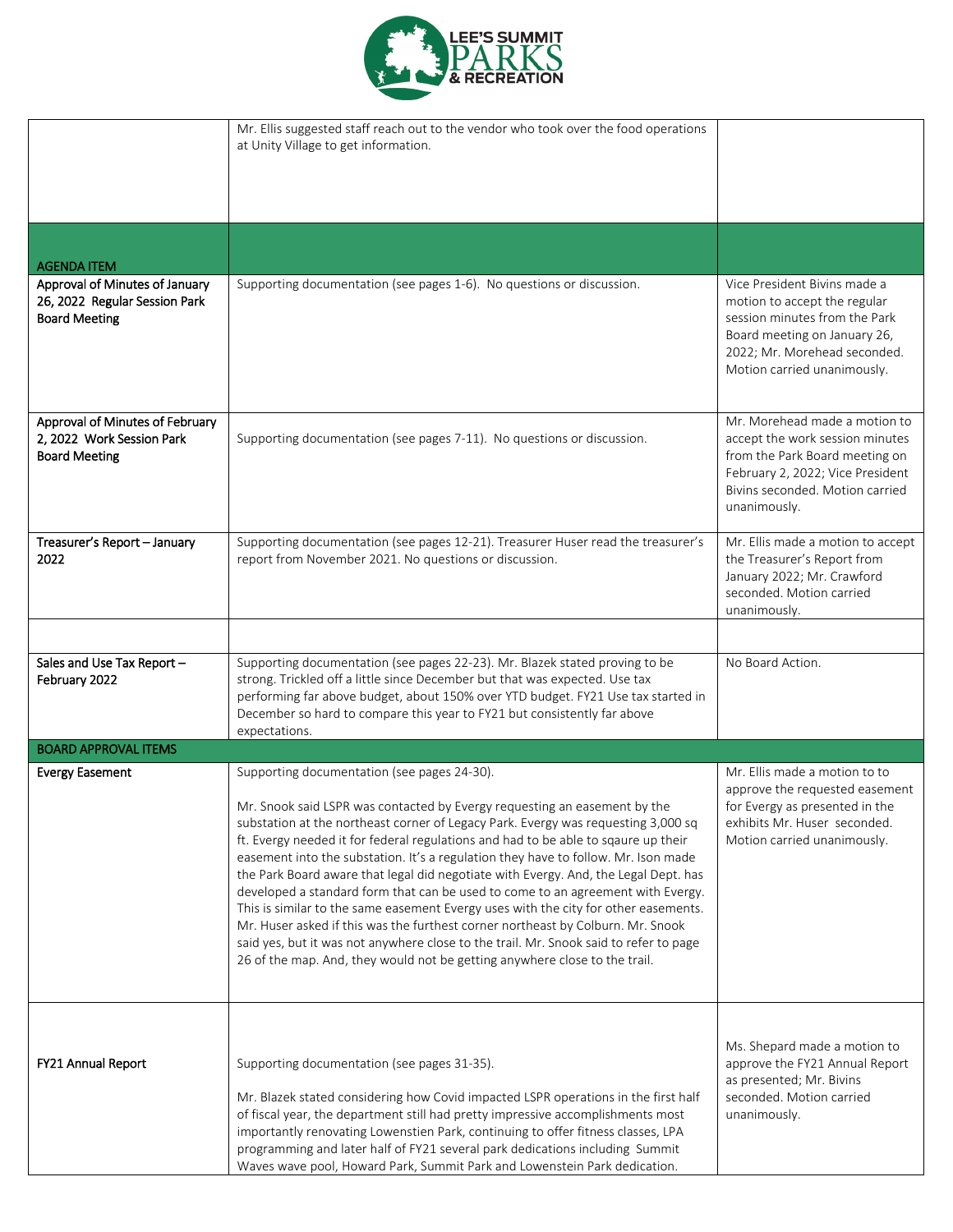

|                                | Pleasant Lea Park Land and Water Conservation Grant for \$250,000 was also<br>awarded.<br>President Aulenbach asked what the process was if the board approves the annual<br>report.<br>Mr. Snook said if approved, he will then present to Mr. Arbo and finally, Mr. Arbo<br>would present to City Council.<br>Mr. Crawford stated that the city looks to potentially be planning an outdoor<br>amphitheater area for events. And asked how that effects LSPR?<br>Mr. Snook said staff has been involved in the community input process. And, Mr.<br>Snook is involved in discussion with the City admin team that is working on it. LSPR<br>has expressed concerns regarding program duplication. Mr. Snook said nothing has<br>been designed yet. They do not intend to design anything that would be close to<br>Legacy Park Amphitheater. There will most likely be a music component but a much<br>more intimate venue.<br>Mr. Crawford said a concern of his, is that the LPA happens to be in far eastern side<br>of the city and the City will put one centrally located. He asked how is that going to<br>impact revenue and programming. Mr. Snook said the advantage LSPR has, is 3,000<br>capacity venue. And, the city's will be maybe 1,000 seating. Coordination will have<br>to occur between LSPR and the City.<br>Mr. Huser asked wasn't that a catalyst of the bond issue asking citizens if they want<br>it and they did so don't they have to do that?<br>Mr. Snook said yes that was correct. And, one of the items was a downtown<br>performance space and it was going to be very intimate.<br>Ms. Shepard said there already is music downtown and roads are closed<br>sometimes. Mr. Snook said there is music in Howard Station Park every Friday night<br>in the summer. That is an agreement with LSPR and Downtown Main Street. And,<br>this new space would be where Downtown Main Street would transition their<br>concerts to, once it is built.<br>Mr. Huser stated LSPR used to have concerts downtown on Green Street. Mr.<br>Snook stated yes and once the amphitheater was built all those concerts moved out<br>to LPA. |                  |
|--------------------------------|-----------------------------------------------------------------------------------------------------------------------------------------------------------------------------------------------------------------------------------------------------------------------------------------------------------------------------------------------------------------------------------------------------------------------------------------------------------------------------------------------------------------------------------------------------------------------------------------------------------------------------------------------------------------------------------------------------------------------------------------------------------------------------------------------------------------------------------------------------------------------------------------------------------------------------------------------------------------------------------------------------------------------------------------------------------------------------------------------------------------------------------------------------------------------------------------------------------------------------------------------------------------------------------------------------------------------------------------------------------------------------------------------------------------------------------------------------------------------------------------------------------------------------------------------------------------------------------------------------------------------------------------------------------------------------------------------------------------------------------------------------------------------------------------------------------------------------------------------------------------------------------------------------------------------------------------------------------------------------------------------------------------------------------------------------------------------------------------------------------------------------------------------------------------|------------------|
|                                |                                                                                                                                                                                                                                                                                                                                                                                                                                                                                                                                                                                                                                                                                                                                                                                                                                                                                                                                                                                                                                                                                                                                                                                                                                                                                                                                                                                                                                                                                                                                                                                                                                                                                                                                                                                                                                                                                                                                                                                                                                                                                                                                                                 |                  |
|                                |                                                                                                                                                                                                                                                                                                                                                                                                                                                                                                                                                                                                                                                                                                                                                                                                                                                                                                                                                                                                                                                                                                                                                                                                                                                                                                                                                                                                                                                                                                                                                                                                                                                                                                                                                                                                                                                                                                                                                                                                                                                                                                                                                                 |                  |
| <b>OLD BUSINESS</b>            |                                                                                                                                                                                                                                                                                                                                                                                                                                                                                                                                                                                                                                                                                                                                                                                                                                                                                                                                                                                                                                                                                                                                                                                                                                                                                                                                                                                                                                                                                                                                                                                                                                                                                                                                                                                                                                                                                                                                                                                                                                                                                                                                                                 |                  |
| Projects and Services Review - | Supporting documentation (See pages 36-43).                                                                                                                                                                                                                                                                                                                                                                                                                                                                                                                                                                                                                                                                                                                                                                                                                                                                                                                                                                                                                                                                                                                                                                                                                                                                                                                                                                                                                                                                                                                                                                                                                                                                                                                                                                                                                                                                                                                                                                                                                                                                                                                     | No Board Action. |
| <b>FY22</b>                    |                                                                                                                                                                                                                                                                                                                                                                                                                                                                                                                                                                                                                                                                                                                                                                                                                                                                                                                                                                                                                                                                                                                                                                                                                                                                                                                                                                                                                                                                                                                                                                                                                                                                                                                                                                                                                                                                                                                                                                                                                                                                                                                                                                 |                  |
|                                | Ms. Basham asked if there was ever any consideration for adult leagues for soccer.<br>Mr. Snook said LSSA does provides adult leagues so LSPR doesn't compete with<br>them.                                                                                                                                                                                                                                                                                                                                                                                                                                                                                                                                                                                                                                                                                                                                                                                                                                                                                                                                                                                                                                                                                                                                                                                                                                                                                                                                                                                                                                                                                                                                                                                                                                                                                                                                                                                                                                                                                                                                                                                     |                  |
| Capital Projects Plan          | Velie Park Improvements: Supporting documentation (See pages 43-46).                                                                                                                                                                                                                                                                                                                                                                                                                                                                                                                                                                                                                                                                                                                                                                                                                                                                                                                                                                                                                                                                                                                                                                                                                                                                                                                                                                                                                                                                                                                                                                                                                                                                                                                                                                                                                                                                                                                                                                                                                                                                                            | No Board Action. |
|                                | Mr. Casey stated staff is currently working on grading and site work. The weather<br>has made things dicey this time of year. He said crews will coordinate playground<br>installation with the sidewalks and trails. LSPR will be installing the shelter. LSPR<br>staff will be doing site work and paving around that. Staff is looking at options that<br>would modify the scope related to playground surfacing. Mr. Casey said that would<br>increase the cost a little but staff is getting bids. And if it is decided to move<br>forward, staff will bring it to board for approval. Mr. Casey recognized Steve<br>Thomas and stated he is doing a great job overseeing this project.                                                                                                                                                                                                                                                                                                                                                                                                                                                                                                                                                                                                                                                                                                                                                                                                                                                                                                                                                                                                                                                                                                                                                                                                                                                                                                                                                                                                                                                                    |                  |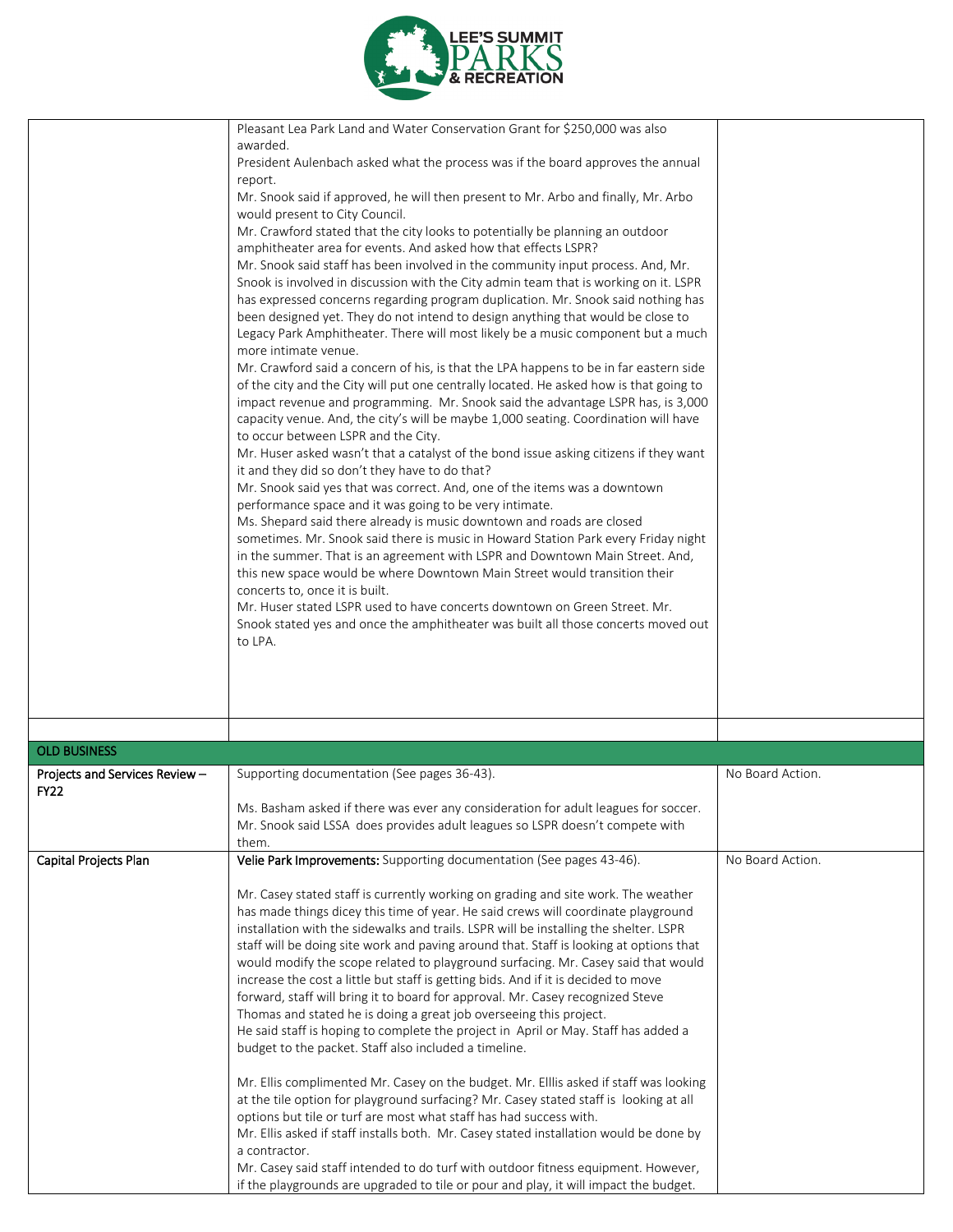

|                                | Mr. Crawford asked if there is a preference from youth for one over the other. Mr.<br>Casey said staff has had success with turf at Hartman and Lowenstein. Mr. Crawford<br>asked if there is a shelf life to it? Mr. Casey said staff has to watch it for wear<br>patterns in high traffic areas, like swings.<br>Pleasant Lea Park Improvements: Supporting documentation (See pages 47-49).<br>Mr. Casey stated staff is working on rebidding that project. Staff was disappointed                                                                                                                                                                                                                                                                                                                                                                                                                                                                                                                                                                                                                                                                                                                                                                                                                                                                                                                                                                                                                                                                                                                                                                                                                                        |                  |
|--------------------------------|------------------------------------------------------------------------------------------------------------------------------------------------------------------------------------------------------------------------------------------------------------------------------------------------------------------------------------------------------------------------------------------------------------------------------------------------------------------------------------------------------------------------------------------------------------------------------------------------------------------------------------------------------------------------------------------------------------------------------------------------------------------------------------------------------------------------------------------------------------------------------------------------------------------------------------------------------------------------------------------------------------------------------------------------------------------------------------------------------------------------------------------------------------------------------------------------------------------------------------------------------------------------------------------------------------------------------------------------------------------------------------------------------------------------------------------------------------------------------------------------------------------------------------------------------------------------------------------------------------------------------------------------------------------------------------------------------------------------------|------------------|
|                                | with the responses. He said modifications to the scope have been made. The bid<br>was previously over the holiday window and had a lot of impact from vendors that<br>they did not have time to respond to the bid. Mr. Casey said as of today we have it<br>back on the street for a rebid and hoping for a more robust response. It will be an<br>interesting project with more of a nature theme playground and is in a<br>neighborhood park. Staff will work within budget once the bids come in. He said<br>the grant is helping to bolster our funding for the project.<br>Mr. Casey said staff will be moving in there more once the Velie Park project is<br>wrapped up.                                                                                                                                                                                                                                                                                                                                                                                                                                                                                                                                                                                                                                                                                                                                                                                                                                                                                                                                                                                                                                             |                  |
| <b>NEW BUSINESS</b>            |                                                                                                                                                                                                                                                                                                                                                                                                                                                                                                                                                                                                                                                                                                                                                                                                                                                                                                                                                                                                                                                                                                                                                                                                                                                                                                                                                                                                                                                                                                                                                                                                                                                                                                                              |                  |
| <b>End of Activity Reports</b> | Supporting documentation (see pages 50-76).<br>Mr. Ellis asked about a comment on page 61 in regards to self-officiating and<br>refunds given because teams had to self-officiate. Mr. Dean said yes, refunds were<br>issued. Staff started out with three officials but lost one mid way through the<br>season. Due to a lack of finding officials the remaining games had to be self-<br>officiated. Mr. Ellis asked if those were contracted employees. Mr. Dean stated no<br>they are part time employees. Mr. Ellis asked if the contracted officials LSPR has<br>worked with in the past could be back ups for a situation like this. Mr. Snook stated<br>staff can ask the contracted officials if that would be an option. However,<br>contracted officials are often specialized in one particular sport.<br>Mr. Crawford asked how in other sports has the ability been to get officiating. Mr.<br>Dean stated its been thin and staff had just enough to get by. Full time staff has had<br>to step in sometimes or one official per court instead of two. Mr. Crawford asked if<br>that was Covid based? Mr. Snook said, yes Covid could be factor, just like anything<br>else, pay may also be a factor. And, nationally there is a shortage of youth officials.<br>Mr. Snook stated staff are hard to find for certain positions.<br>Mr. Snook said he spoke to other directors and they are struggling to find lifeguards<br>and expressed concerns.<br>Mr. Casey said Paul Arndorfer is doing great and the refs for girls basketball are<br>great. Mr. Casey complemented Paul on how he deals with coaches and parents.<br>Mr. Snook thanked him for the compliment and said it would be shared with Paul. | No Board Action. |
|                                |                                                                                                                                                                                                                                                                                                                                                                                                                                                                                                                                                                                                                                                                                                                                                                                                                                                                                                                                                                                                                                                                                                                                                                                                                                                                                                                                                                                                                                                                                                                                                                                                                                                                                                                              |                  |

### PATRON COMMENT REVIEW

Supporting documentation (see pages 77-84). Mr. Ellis said there were several comments on the difficulty of the registration process. Mr. Snook stated LSPR's system may not be user friendly. This is an issue. Rec Trac is not the most user friendly to use when registering for an activity. He said staff has gone to Rec Trac several times with minimal progress to make registration easier. Certain things Rec Trac excels on but this is something they have fallen short on.

Mr. Snook stated Rec Trac is one of the few software companies who have stood the test of time and will be a costly cross over for the department if it's changed. It works but not the most ideal. Staff has not completed research but will have to before making a decision to switch.

Mr. Huser stated registration has been a problem every year since he's been on the Board.

Mr. Snook said patrons are required to set up a household and it is not user friendly. If the Park Board says staff needs to figure this out then staff will be directed to put something on hold and carve out time to work on it. Mr. Huser asked if staff can see how many patrons start the registragtion process and then fall off and don't' complete it because it is hard. Mr. Snook said he didn't know if staff had that information or if it could be obtained. Staff will look into it.

Mr. Snook said it is an irritation but not irritating enough that everything has to be overhauled. He said it is hopeful Rec Trac will overhaul their system to make it more user friendly. LSPR is somewhat limited with the city's IT department. He said any cloud based service may not be an option for LSPR. Ms. Shepard asked if the Board can be a part of the research. She said there is a lot of solutions out there and could be solutions that would be very flexible. Some software may not be recreation related but could perform what LSPR needs. Mr. Huser stated technology moves so fast and changes. And LSPR really needs to improve that and find software that can leverage other things like being able to track users of our parks.

Mr. Snook said the first thing staff will need to do is identify the problems. The internal Tech team can take this on but it will take some time.